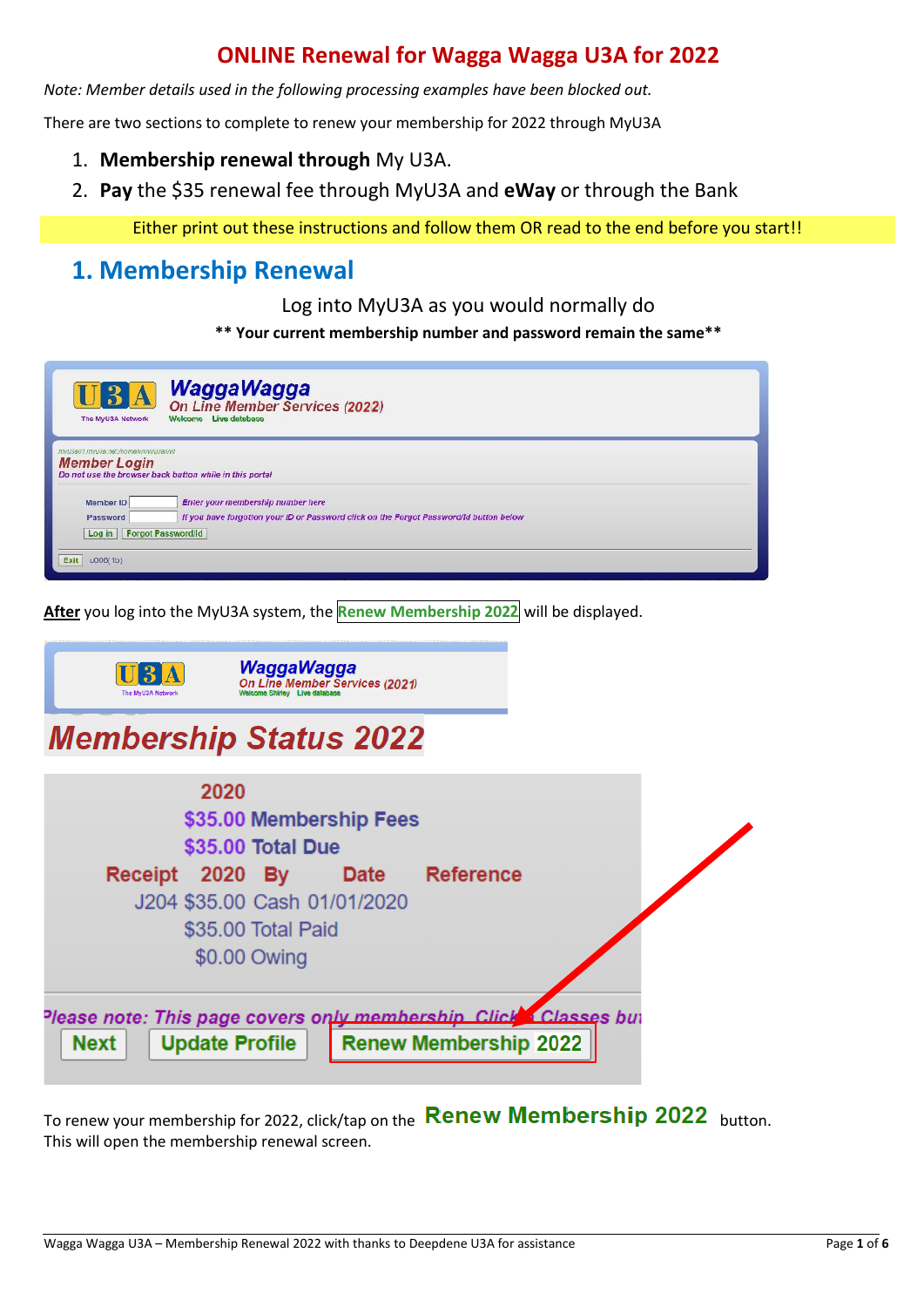The system automatically selects Member (\$35.00) and has highlighted the appropriate radio button on the screen shot below. It shows a member about to renew their membership for 2022.

| <b>Please Note:</b>                       | If you proceed you must be able to pay the specified fee.<br>If you do not have this money, click Cancel or Exit now. |          |                                                                                                                                              |  |
|-------------------------------------------|-----------------------------------------------------------------------------------------------------------------------|----------|----------------------------------------------------------------------------------------------------------------------------------------------|--|
| Please select a Membership Grade for 2022 |                                                                                                                       |          |                                                                                                                                              |  |
| Honorary (\$0.00)                         | For volunteers and tutors. Cannot enrol in classes                                                                    |          |                                                                                                                                              |  |
| • Member (\$35.00)                        | May enrol in any available classes                                                                                    |          |                                                                                                                                              |  |
| $\circ$ Associate (\$0.00)                | Current members of other U3As who join this U3A                                                                       |          |                                                                                                                                              |  |
| $U3A$ :                                   | Id:                                                                                                                   | Receipt: | Verified: $\Box$                                                                                                                             |  |
| Last Year: Member Member Donation: \$2.00 |                                                                                                                       |          |                                                                                                                                              |  |
| VaggaWagga.                               |                                                                                                                       |          | By ticking this box I apply to become/remain a member and I agree to abide by the Constitution & any Terms and Conditions or Policies of U3A |  |
|                                           | <b>Exit</b><br>u030(6)                                                                                                |          |                                                                                                                                              |  |

### **This is equivalent to signing the 2022 Membership Form**

Click/tap on **Proceed** to move to continue the renewal process. This will open your Membership details for you to review and make any changes that may be appropriate.

#### **Please check all entries for accuracy – especially phone numbers and the Emergency Contact person detail.**

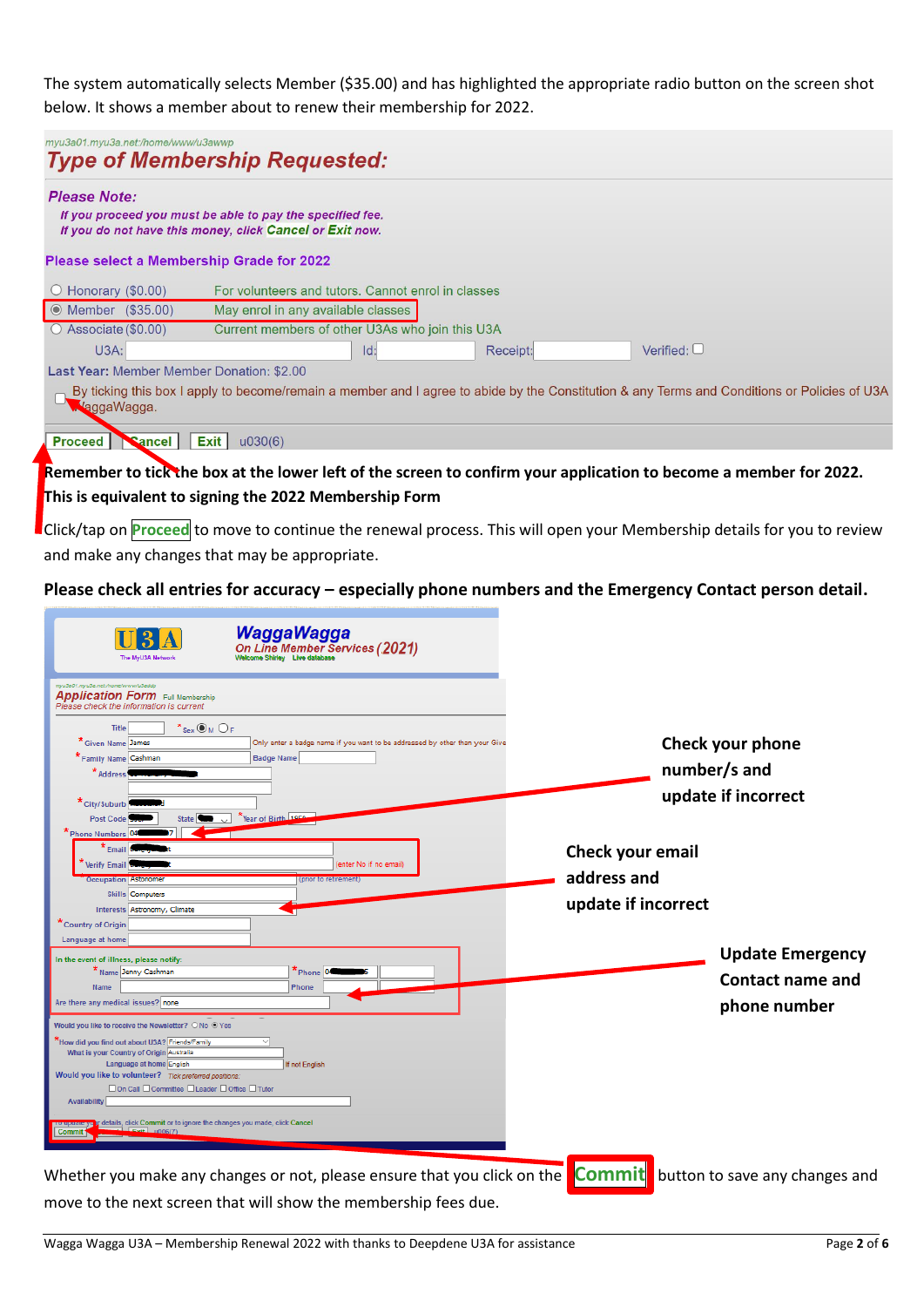| Receipt 2021 2022 By<br><b>Date</b> |                                                                                                    |
|-------------------------------------|----------------------------------------------------------------------------------------------------|
|                                     | <b>Reference</b>                                                                                   |
| Cash 01/01/2021                     |                                                                                                    |
| Cash 01/01/2021<br>J202 \$30.00     |                                                                                                    |
| <b>Total Paid</b>                   |                                                                                                    |
| \$0.00 \$35.00 Owing                |                                                                                                    |
|                                     |                                                                                                    |
|                                     | Please note: This page covers only membership. Click a Classes button below for class information. |
|                                     | <b>Update Profile</b>                                                                              |

Select on **Proceed to Payment b**utton to move to the payment options screen.



You have now completed the renewal of your membership for 2022. The next step is to pay the fees (in red) as shown as owing.

**(At this screen, you can use the print button to print a copy of your renewal.)**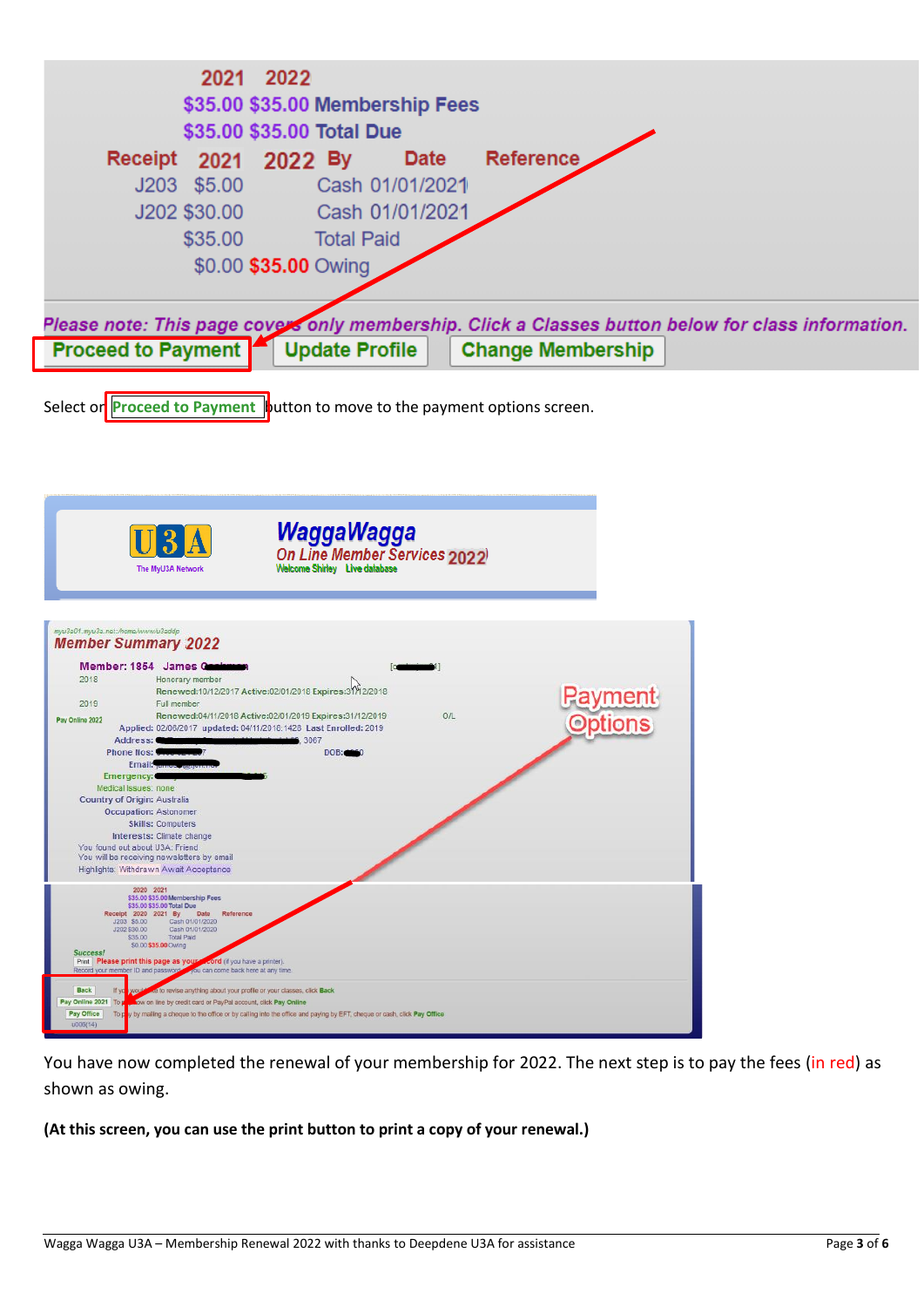# **2.Payment**

Choose a payment method and select either **Pay Office** or **Pay Online.**

If you chose **Pay Office**, you will exit the MyU3A site and need to use one of the **Pay Office** methods above to complete your payment.

## **1.** Pav using the  $\boxed{\frac{\text{Pay Office}}{\text{button}}}$  button and choose either *a, b, or c* to finalise your payment.

- *a.* Pay by electronic transfer to Beyond Bank **BSB: 325-185 Account No: 0360 8978 Account Name: U3A Wagga Wagga Inc. Reference: Please add your name to the transfer**
- *b.* Pay at the **Beyond Bank Branch** 140 Baylis Street Wagga Wagga. Account no. is **0360 8978**. Please ask to have your name included. Please note you can only pay by cash or cheque at the *bank.*
- c. Pay in cash at the WWVVMC corner of docker and Morgan Street on a Monday morning (in term time) morning between 10.00 and 11.30am, during term time.

Once your payment is banked and entered in MyU3A by the membership officer the amount owing will change to \$0.00.

This completes the  $\sqrt{\frac{Pay \text{ Office}}{P}}$  renewal option for 2022.

# **2. Pay using the Pay Online 2022 Button to pay Using eWay**

Below are screen shots showing the process for making your payment online through eWay.

On the eWay site you can pay by credit card (VISA/Mastercard)

Start the process by clicking on the **Pay Online 2022** button

### **Step 1.**

The eWay payment screen appears

Select the *eWay* **image** to start the process

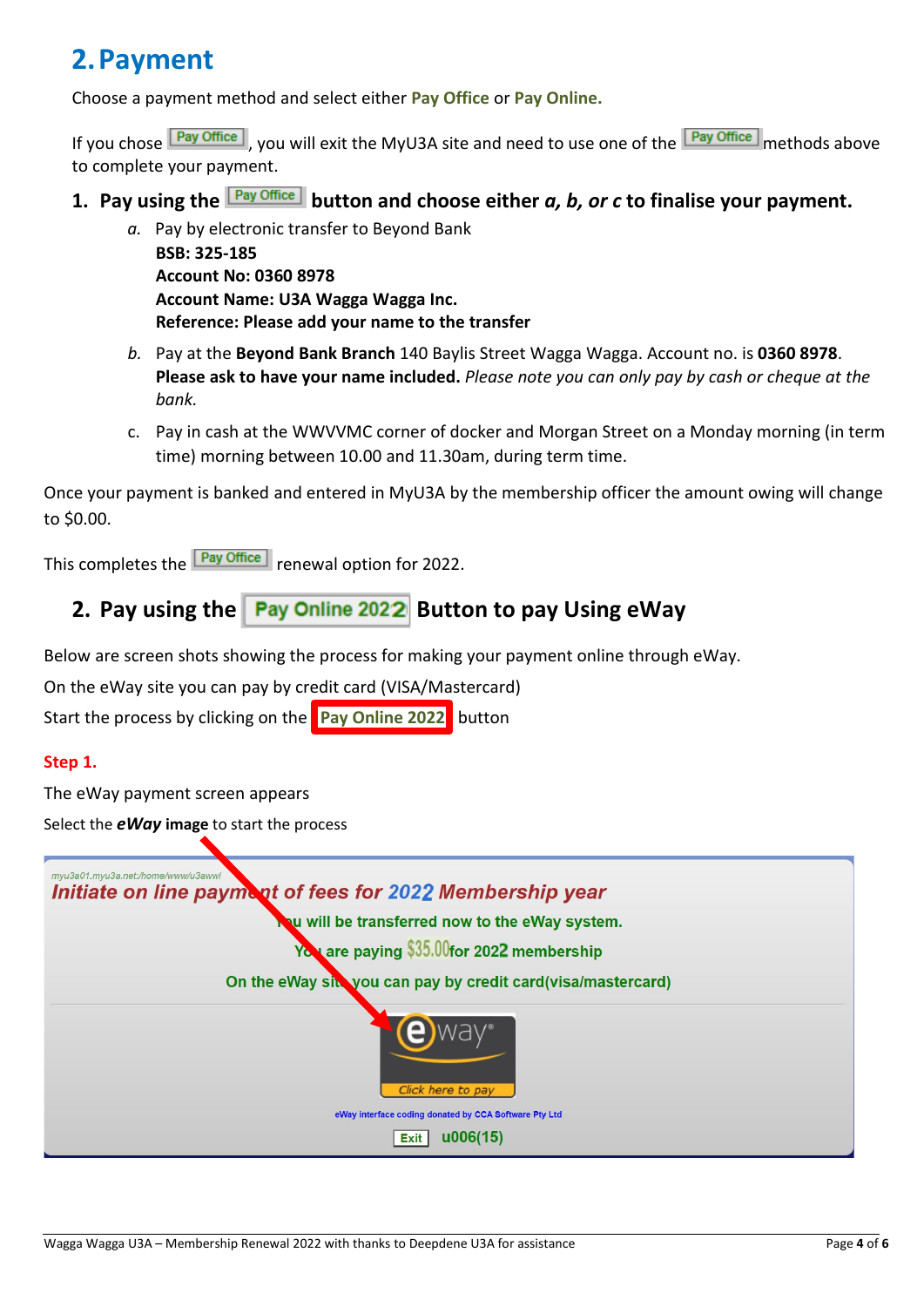### **Step 2.**

• Your customer details will be entered from MyU3A. Check they are correct.